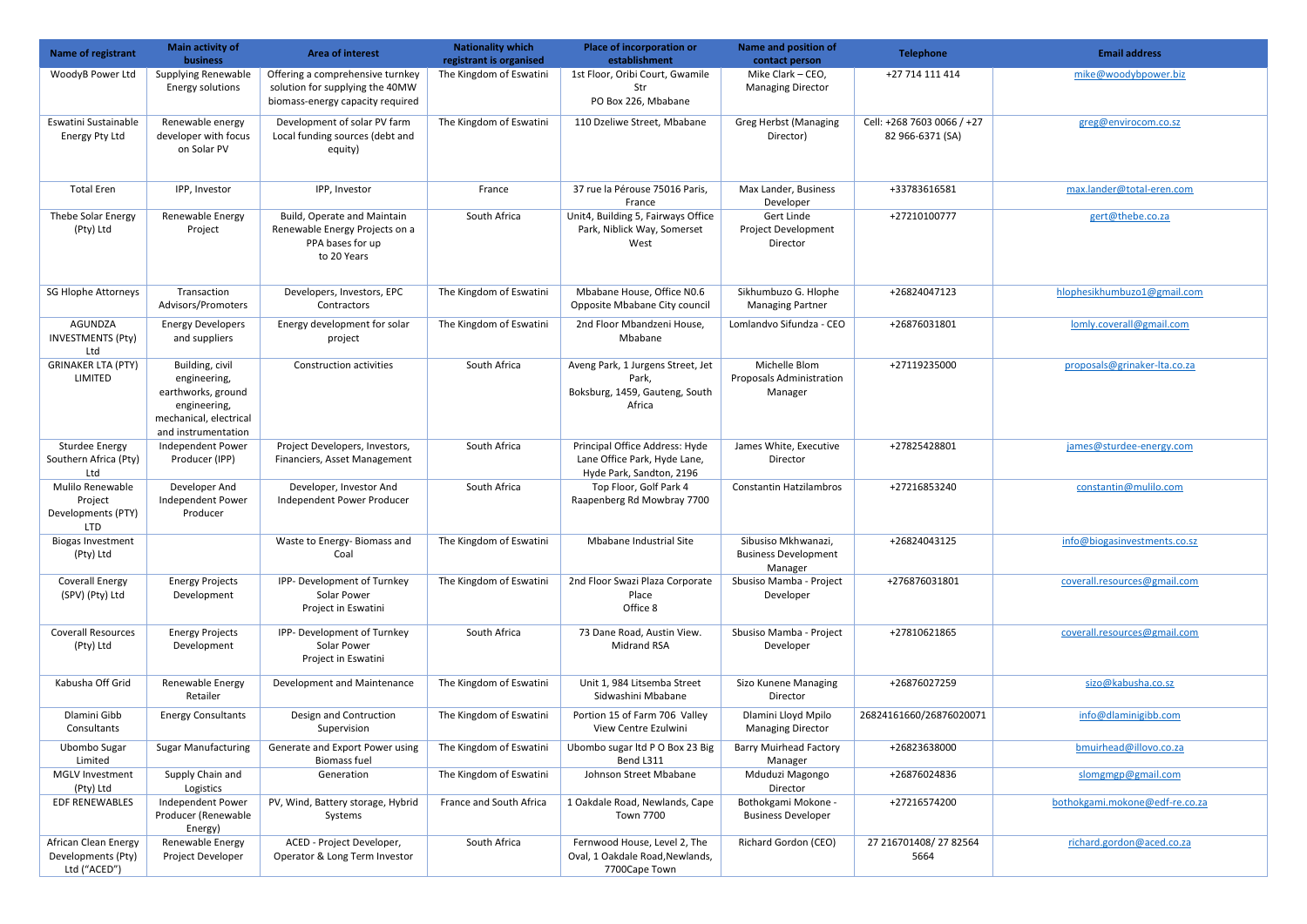| Name of registrant                             | Main activity of<br><b>business</b>                                                                                                                       | <b>Area of interest</b>                                                                                                                                      | <b>Nationality which</b><br>registrant is organised | <b>Place of incorporation or</b><br>establishment                                                                  | <b>Name and position of</b><br>contact person                              | <b>Telephone</b>                            | <b>Email address</b>                              |
|------------------------------------------------|-----------------------------------------------------------------------------------------------------------------------------------------------------------|--------------------------------------------------------------------------------------------------------------------------------------------------------------|-----------------------------------------------------|--------------------------------------------------------------------------------------------------------------------|----------------------------------------------------------------------------|---------------------------------------------|---------------------------------------------------|
| Nembeza<br>Investment (Pty) Ltd                | <b>Building Contruction</b><br>and Civil works                                                                                                            | <b>Building Contruction and Civil</b><br>works, surveying & infrastructure<br>maintenance                                                                    | The Kingdom of Eswatini                             | Industrial Site Mbabane                                                                                            | Musa K Dlamini Director                                                    | +26824040669                                | info@nembeza.co.sz                                |
| K2015149583 t/a<br>RepowerSA (Pty) Ltd         | Full turnkey<br>renewable energy<br>service provider                                                                                                      | Full turnkey service provider<br>covering all areas from<br>conception to completion such as<br>developer, investor,<br>financier, EPC and O&M<br>contractor | South Africa                                        | 27 Highcliffe Crescent,<br>Sunningdale, Cape Town, South<br>Africa. PO Box 50998, West<br>Beach, Cape Town, 7449   | Paul Atkinson - Managing<br>Director                                       | +27827772456                                | paul@repowersa.co.za                              |
| Trina Solar Co. Ltd                            | Manufacture and Sale<br>of Photovoltaic<br>Modules, Solar PV<br>project development,<br>financing, design,<br>construction,<br>operations &<br>management | Develop photovoltaic power<br>plants                                                                                                                         | The People's Republic of<br>China                   | Address: No.2 Tianhe Road,<br>Trina PV Industrial Park, New<br>District, Changzhou, Jiangsu,<br>213031, PRC.       | LONG CHENG<br>Africa Regional Manager                                      | +8613377637838                              | cheng.long@trinasolar.com                         |
| <b>Tellux Solar</b><br>Scandinavia Ltd         | Sustanable energy<br>solutions                                                                                                                            | Solar farms                                                                                                                                                  | The Kingdom of Eswatini                             | Mvutshini Business area,<br>Ezulwini, Eswatini,                                                                    | Nomcebo Shiba, Sales<br>department                                         | +26876617599                                | info@tellux.se                                    |
| Tinkunzi Engineering                           | <b>Engineering Advisory</b><br>& Solar Installer                                                                                                          | Engineering Advisory & Solar<br>Installer                                                                                                                    | Eswatini & South Africa                             | 166 Ngwenya Drive,<br>Beverley, 2191, South Africa                                                                 | Sicelo Mabuza, Partner                                                     | +27829438493                                | sicelo.mabuza@tinkunzi.co.za                      |
| Globeleg Africa Ltd                            | Independent Power<br>Producer - Africa                                                                                                                    | <b>Solar Power Generation</b>                                                                                                                                | UK/England & Wales                                  | 6th Floor, 67 Lombard Street,<br>London, EC3V 9LJ United<br>Kingdom                                                | <b>Tony Matthews</b><br><b>Business Development</b><br>Director            | +44(0)7920808315                            |                                                   |
| Mandlengwe<br>Investments (PTY)<br>Ltd         | Projects facilitation,<br>development,<br>investment, and<br>managing                                                                                     | <b>Solar Energy Generation</b>                                                                                                                               | The Kingdom of Eswatini                             | No.: 114 Themba Crescent,<br>Mhlambanyatsi Village, Eswatini                                                       | Ngwebendze Nhlabatsi<br>Chief Executive Officer                            | 7847 8682/2467 4017                         | Mandlengwe@gmail.com                              |
| Bhekilanga solar<br>project                    | Solar energy<br>generation                                                                                                                                | Installation of security<br>system;installation of solar<br>physical infrastructure                                                                          | The Kingdom of Eswatini                             | Manzini 3383                                                                                                       | Louis Mfundo                                                               | +26876123186                                | louismaziya@gmail.com                             |
| <b>CANHAM Mining</b><br>International Limited  | Infrastructure &<br>Resource<br>Development                                                                                                               | <b>Baseload Generation</b>                                                                                                                                   | The Kingdom of Eswatini                             | 131 Mbhabha Street, Manzini                                                                                        | Phillip CANHAM                                                             | +26876041759                                | cmpf@ozemail.com.au                               |
| <b>Camdel Construction</b><br>(Pty) Ltd        | <b>Construction</b> (Building<br>& Civil), Electrical                                                                                                     | Construction (Building & Civil),<br>Electrical                                                                                                               | The Kingdom of Eswatini                             | Office No.103 SmithCo Building,<br>King Mswati III Avenue,<br>Matsapha Industrial Site                             | Mbongeni Simelane,<br><b>Contracts Director</b>                            | 2682518 5824 / 2687602<br>4860              | Info@camdelgroup.com<br>mbongenis@camdelgroup.com |
| <b>Blueshift Energy</b><br>Solutions (PTY) LTD | Solar PV                                                                                                                                                  | Project Development,<br>Engineering, procurement,                                                                                                            | South Africa                                        | 35, @ Office Commercial<br>Business park, 67 Brink                                                                 | Tumi Mazibuko; Business<br>development                                     | 27 (0) 83 991 3542 / +27 (0)<br>11 568 1704 | Tumi@blueshift.energy                             |
| <b>Volt Renewables</b><br>(Pty) Ltd            | Solar PV Developer                                                                                                                                        | Developer And Ipp                                                                                                                                            | South Africa                                        | Shed 17, Victoria And Alfred<br>Waterfront, Cape Town, 8001                                                        | Marc Malan (CEO)                                                           | +27828820120                                | Marc@voltrenewables.com                           |
| Wundersight<br>Investments Pty Ltd             | Solar, Wind, Biomass,<br>Mini Hydro, storage                                                                                                              | Solar, Solar and storage,<br>Hybrid, Biomass, Solar and Storage                                                                                              | The Kingdom of Eswatini                             | Bucckswood House, Hill Top<br>Farm 458, Mzilikazi, Siteki P.O.<br>Box 374, Manzini, M200                           | Barbara Sabbione -<br><b>Country Manager</b>                               | +26878249736                                | barbara.sabbione@wundersight.com                  |
| <b>Energy Partners</b>                         | Utility Investor and<br>EPC                                                                                                                               | Solar / Off Grid solutions                                                                                                                                   | South Africa                                        | Unit 2, White Oak Terraces, Old<br>Oak Office Park, Cnr Old Oak &<br>Twist Streets Bellville, Western<br>Cape 7530 | Juan Du Plessis, Head of<br>Business Development -<br>Utility<br>Solutions | +27791825173                                | juan.dp@energypartners.co.za                      |
| Rex Brown                                      | Consultant                                                                                                                                                | Sustainability issues,<br>environmental compliance                                                                                                           | The Kingdom of Eswatini                             |                                                                                                                    |                                                                            | +26876026448                                | rexbrown.env@gmail.com                            |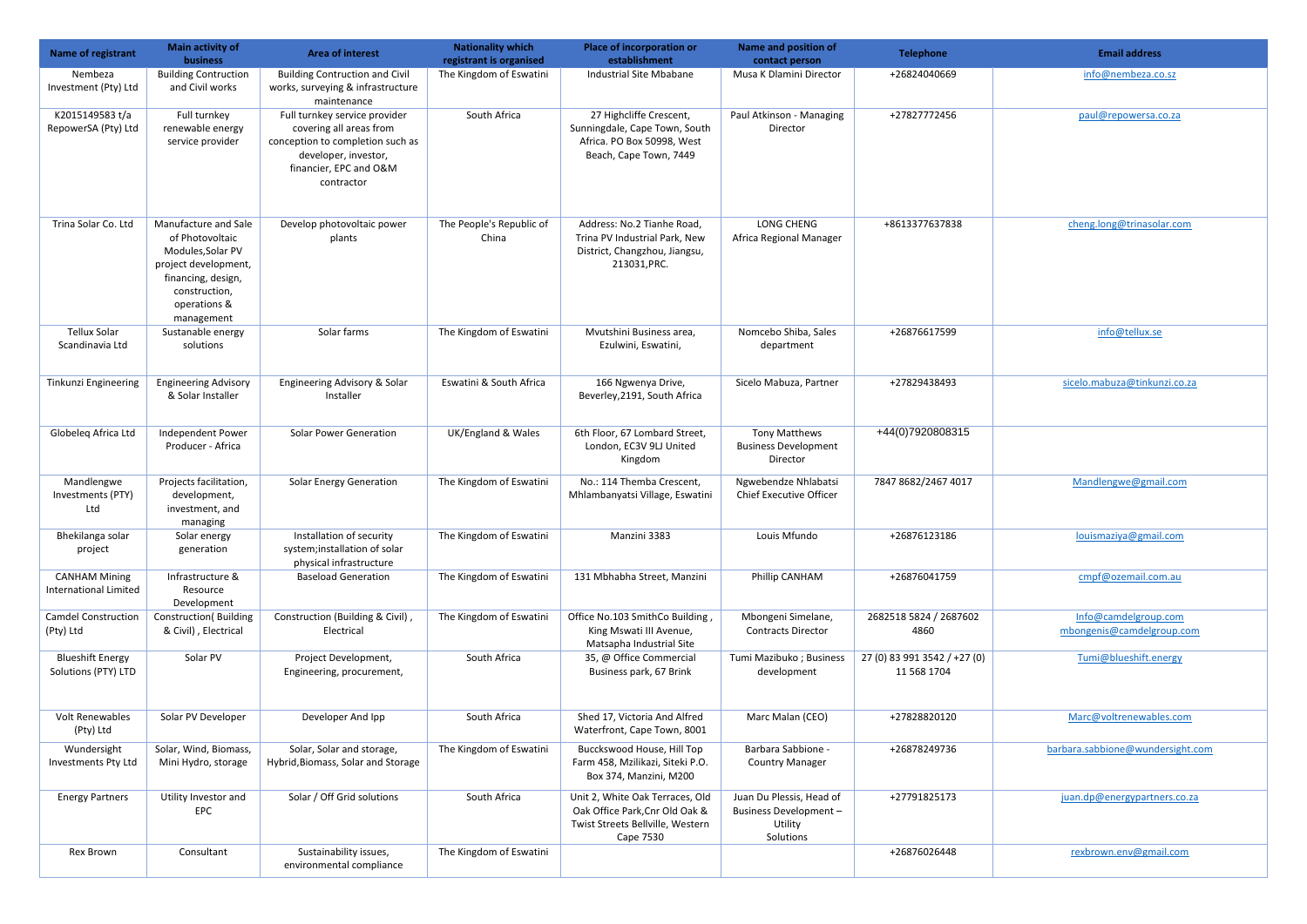| <b>Name of registrant</b>                                    | Main activity of<br><b>business</b>                                                                                                              | <b>Area of interest</b>                                                                                                                                                      | <b>Nationality which</b><br>registrant is organised                            | <b>Place of incorporation or</b><br>establishment                                                                                                                                                                                   | <b>Name and position of</b><br>contact person                                                                                                                                                | <b>Telephone</b>                       | <b>Email address</b>                                                |
|--------------------------------------------------------------|--------------------------------------------------------------------------------------------------------------------------------------------------|------------------------------------------------------------------------------------------------------------------------------------------------------------------------------|--------------------------------------------------------------------------------|-------------------------------------------------------------------------------------------------------------------------------------------------------------------------------------------------------------------------------------|----------------------------------------------------------------------------------------------------------------------------------------------------------------------------------------------|----------------------------------------|---------------------------------------------------------------------|
| Tambankulu Estates                                           | <b>Growing Sugar Cane</b>                                                                                                                        | Solar power generation                                                                                                                                                       | The Kingdom of Eswatini                                                        | Tambankulu Estates, Mhlume                                                                                                                                                                                                          | George White - General<br>Manger                                                                                                                                                             | 26876028609 or<br>26823737111          | George. White@tongaat.com                                           |
| <b>Ethical Wood</b><br>Company                               | <b>Energy Production</b><br>using invasive species                                                                                               | Use of invasive species, to<br>produce energy                                                                                                                                | South African (in the<br>process of<br>registration in Eswatinini              | 13 Henry Vos Close, Asla<br><b>Business Park</b><br>Somerset West, 7140                                                                                                                                                             | Phillip Mulungo                                                                                                                                                                              | +27827672732                           | phillip@excellentoconsulting.com                                    |
| Frazer Solar Pty Ltd                                         | Renewable energy<br>supplier                                                                                                                     | Solar PV, solar thermal, bio-mass,<br>battery, storage, IPP, EPC, finance                                                                                                    | Australian & German<br>operations,<br>global distribution<br>footprint & reach | <b>Global Head Office:</b><br>Suite 1A Level 2 802 Pacific<br>Highway,<br>Gordon NSW 2071, Australia                                                                                                                                | Robert Frazer, Managing<br>Director                                                                                                                                                          | +61468571388                           | robert.frazer@frazersolar.com                                       |
| <b>Inyatsi Construction</b><br>Limited                       | Civil Engineering &<br>Construction                                                                                                              | <b>EPC Contractor</b>                                                                                                                                                        | The Kingdom of Eswatini                                                        | 3rd Floor, Inyatsi House, Dr.<br>David Hynd Road, Manzini                                                                                                                                                                           | G. Booth - Procurement<br>Exec                                                                                                                                                               | +26879023895                           | garethb@inyatsi.co.sz                                               |
| SPG Inv. T/A Green<br><b>Energy Solutions</b>                | Installation of solar<br>energy systems for<br>domestic<br>(home/homestead),<br>farm and small<br>business and medium-<br>size institutions      | Installation of small to medium-<br>size solar systems, Partnering with<br>large scale solar-fields energy<br>generation companies                                           | The Kingdom of Eswatini                                                        | Farm 188 plot 248 Pine Valley<br>Road Mbabane                                                                                                                                                                                       | Mr Prosper Nxumalo -<br><b>Operations Manager</b>                                                                                                                                            | 26876436788 or<br>+26876377177         | gmscint@yahoo.com<br>prospernxumalo@gmail.com                       |
| Dem Green Power<br>Investments<br>(Proprietary) Limited      | Generation and supply<br>of power, gas and bio-<br>diesel from biomass.                                                                          | establish 2x135Mw plants (in 3-4<br>years).                                                                                                                                  | The Kingdom of Eswatini                                                        | Address: Lot 268 Warehouse<br>W2A, Villiers St. Manzini                                                                                                                                                                             | Derek Braithwaite,<br><b>Managing Director</b>                                                                                                                                               | +26876058532                           | demgreenpower@gmail.com                                             |
| Voltalia SA                                                  | Renewable energy IPP<br>(investor) & Developer                                                                                                   | developing and investing (as the<br>longterm<br>IPP) in solar and biomass projects;<br>the company also<br>provides EPC and O&M services<br>for solar plants                 | South Africa and France                                                        | France: Boulevard de<br>Sébastopol, 75003 Paris, France<br>South Africa Central Office Park<br>No. 4, 257 Jean Ave.<br>Centurion, Gauteng 0157                                                                                      | Maya Rao, General<br>Manager                                                                                                                                                                 | 27 66 552 1190 or +33 6 40<br>55 01 69 | m.rao@voltalia.com                                                  |
| Bomdolomba<br>Investments<br><b>Propriety Limited</b>        | Management<br>Consultancy                                                                                                                        | Funding on debt and equity, the<br>engineering, procurement and<br>construction ("EPC") and<br>operations and maintenance<br>("O&M") of solar photovoltaic<br>("PV") systems | The Kingdom of Eswatini                                                        | The New Mall, Shop #5,<br>Mbabane, Dr Sishayi Road, Plot<br>Number 2202 Mbabane                                                                                                                                                     | Mr. Ivan Myeni, Executive<br>Chairman                                                                                                                                                        | +26878020933                           | myeiv2105@gmail.com                                                 |
| <b>SMEC International</b><br>Pty LTD                         | Engineering consulting<br>activities in<br>hydropower,<br>renewable energies<br>like solar/Photovoltaic<br>system<br>and transmission<br>network | Energy Master planning, Design of<br>solar or biomass energy<br>systems, Programme<br>Management, Project<br>Management, Owners engineering                                  | Australia                                                                      | Level 5, 20 Berry Street,<br>North, Sydney NSW 2060 P.O.<br>Box 1052, North Sydney, NSW<br>2059, Australia                                                                                                                          | Stayford Kampini, Regional<br>Manager Southern Africa                                                                                                                                        | 260211267 980 or +260<br>972096592     | Stayford.phiri@smec.com                                             |
| K&N Business and<br><b>Ecological Solutions</b><br>(PTY) Ltd | Developers and<br>investors in the<br>development of<br>energy projects                                                                          | Solar Energy Generation and<br><b>Appliances Suppliers</b>                                                                                                                   | The Kingdom of Eswatini                                                        | P.O. Box D 193, THE GABLES,                                                                                                                                                                                                         | Nokunceda Mabusela, CEO                                                                                                                                                                      | +26878257180                           | nokuncedamabusela@gmail.com                                         |
| Consortium of<br>Apollo and Rays<br>Power                    | Rays Power Infra is<br>one of the Largest<br>Solar Developer and<br><b>EPC Management</b><br>company in India                                    | Engineering, Procurement and<br>Construction (EPC) for 40 MWp PV<br>Solar Plant                                                                                              | India                                                                          | Apollo International Limited<br>Apollo Towers, Building No.20,<br>Sector 44, Gurgaon Haryana -<br>122002, India<br>Rays Power Infra Pvt. Ltd.<br>3rd Floor, "Landmark House",<br>Plot No. 65, Sector-44, 122003,<br>Gurugram, India | Mr. Ashu Madan<br><b>Business Development</b><br>Apollo International<br>Limited<br>Mr. Amitabh Srivastava<br>Head-International<br><b>Business Development</b><br>Rays Power Infra Pvt Ltd. | 919560199169 or 91-<br>8875405333      | ashu.madan@apolloindia.com<br>amitabh.srivastava@rayspowerinfra.com |
| Stefanutti Stocks<br>Construction<br>(Swaziland)Pty Ltd      | <b>Building and Civil</b><br>Constructor                                                                                                         | Construction                                                                                                                                                                 | The Kingdom of Eswatini                                                        | Plot 238 King Mswati III Avenue<br>Matsapha                                                                                                                                                                                         | <b>Billy Howes, Director</b>                                                                                                                                                                 | 26825185006 or<br>26876028327          | tenders.swd@stefstocks.com                                          |
| Distinctive<br><b>Associates Holdings</b><br>T/A LPSI        | Solar Supply,<br>Installation and<br>Maintenance                                                                                                 | Solar Equipment Supply                                                                                                                                                       | South Africa                                                                   | 31 Roan Street, Dewald Hattingh<br>Park, Benoni                                                                                                                                                                                     | <b>Timothy Gumede</b><br>(Director)                                                                                                                                                          | +27833059598                           | tim@psi.co.za                                                       |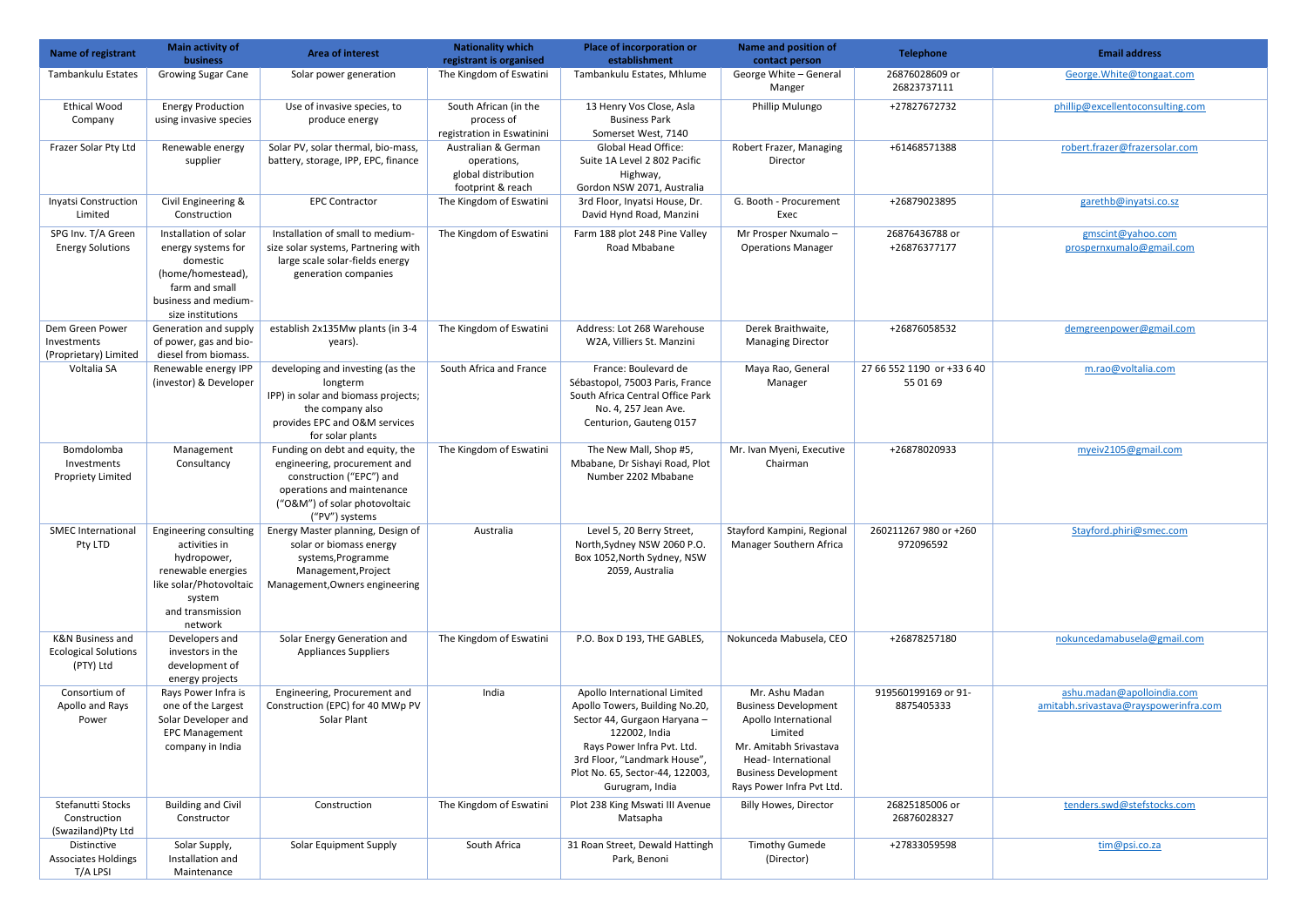| <b>Name of registrant</b>                              | Main activity of<br><b>business</b>                                  | <b>Area of interest</b>                                                                                           | <b>Nationality which</b><br>registrant is organised    | <b>Place of incorporation or</b><br>establishment                                                                                                           | <b>Name and position of</b><br>contact person                  | <b>Telephone</b>                                     | <b>Email address</b>                             |
|--------------------------------------------------------|----------------------------------------------------------------------|-------------------------------------------------------------------------------------------------------------------|--------------------------------------------------------|-------------------------------------------------------------------------------------------------------------------------------------------------------------|----------------------------------------------------------------|------------------------------------------------------|--------------------------------------------------|
| JV between<br>SolarXgen Pty Ltd &<br>TWK Agri Pty Ltd  | PV Solar EPC & M &<br>Financier                                      | Develop and Finance 10MWp<br>Solar PV Facility                                                                    | South Africa and Eswatini                              | Rivonia Gate, 381 Rivoonia<br>Boulevard, Sandton, 2128 & 37<br>Church Street (Piet Ritief)                                                                  | Wayne de Jager (Director)<br>and Koos Byleveldt<br>(Director)  | 27833031717/0869990399                               | wayne.dejager@solarxgen.com<br>koosb@twkagri.com |
| SolarXgen Pty Ltd                                      | PV Solar EPC & M                                                     | 10MWp Solar PV Facility                                                                                           | South Africa                                           | Rivonia Gate, 381 Rivoonia<br>Boulevard, Sandton                                                                                                            | Wayne de Jager (Director)                                      | 27833031717/0869990399                               | wayne.dejager@solarxgen.com                      |
| TWK Agri Pty Ltd                                       | Financier                                                            | Finance 10MWp Solar PV Facility                                                                                   | South Africa                                           | 37 Church Street (Piet Ritief)                                                                                                                              | Koos Byleveldt (Director)                                      | +27178262314                                         | koosb@twkagri.com                                |
| Vectron Pty Ltd                                        | Projec developer,<br>EPCM Contractor, O &<br>M Contractor            | utility scale solar, Rooftops solar                                                                               | The Kingdom of Eswatini                                | Plot 908 Checkers, Business Park                                                                                                                            | Excellent Gwebu, Lead<br>Project Engineer                      | +26879553454                                         | gwebu.saikes@gmail.com                           |
| Lethukuthula S.<br>Dlamini                             | Consultancy,<br>Contractor, Logistics&<br>supply chain<br>management | Consultancy, Contractor,<br>Logistics& supply                                                                     | The Kingdom of Eswatini                                | Dzeliwe Street Office 106 2nd<br>floor                                                                                                                      | Lethukuthula Dlamini<br>Partner                                | +26878293908                                         | dlalethu@yahoo.com                               |
| WoodPecker<br>Biomass One Pty Ltd                      | Developer of biomass<br>generation                                   | Biomass (wood chips)Power plant                                                                                   | The Kingdom of Eswatini                                | Ukhiwahouse Street<br>Mbabane, 195 Karl Grant                                                                                                               | Desmond Magua Director                                         | +27722165176                                         | des@bwcg.co.za                                   |
| <b>Hancy Construction</b>                              | Consructor                                                           | Construction- Civil and building                                                                                  | The Kingdom of Eswatini                                | PO Box 945 Matsapha 1st<br><b>Avenue Street</b>                                                                                                             | Sipho Thwala                                                   | +26825185314                                         | timesipho@gmail.com                              |
| Tifiso Energy Pty Ltd                                  | <b>Energy Consulting and</b><br>implementation<br>services           | Solar PV; Project Management,<br>EPC Subcontracting and O&M<br>Subcontracting                                     | The Kingdom of Eswatini                                | Office 144, African City Building,<br>Plot No. 56, Gwamile Street,<br>Mbabane                                                                               | Sifiso Dlamini Director                                        | +26876922051                                         | tifiso@hotmail.com                               |
| <b>Cronimet Mining</b><br>Power                        | Developer, Investor,<br>EPC and O&M                                  | Developer, Investor, EPC and<br>0&M                                                                               | South Africa                                           | Unit 308 the foundry 74<br>Presiwich Street, 8001 Cape<br>Town                                                                                              | <b>Neil Lamberechts Business</b><br><b>Development Manager</b> | +27212016988                                         | niel.lambrechts@crm-ps.com                       |
| <b>Gigawatt Global</b>                                 | <b>Green Energy</b><br>Generation                                    | 13MW Solar PV Generation Plant<br>at Luyengo                                                                      | Israel, The Netherlands &<br>Eswatini                  | The Netherlands Chamber of<br>Commerce                                                                                                                      | Phillipa Friedland Deputy<br>Director                          | +972584053010                                        | pfriedland@intefaithsustain.com                  |
| <b>FINCORP</b>                                         | Development Finance                                                  | <b>Providing Debt Finance</b>                                                                                     | The Kingdom of Eswatini                                | Gwamile & Mdada Street<br><b>Mbabane City</b>                                                                                                               | Dumisani Msibi                                                 | +26824092000                                         | dmsibi@fincorp.co.sz                             |
| Thyssenkrupp                                           | Power Plant<br>Technology                                            | Turnkey Power Plant in Biomass-<br>EPC & O&M                                                                      | South frica, Germany,<br>India, Operates in all Africa | 71 Nanyuki RD, Sunninghill<br>2191, Johannesburg, South<br>Africa                                                                                           | Chris Philippides - Product<br>Manager, Power & Energy         | +27112361000                                         | chris.philippides@thyssenkrupp.com               |
| Nakanjani Pty Ltd                                      | <b>Power Generation</b>                                              | Natural Gas cogen Facility                                                                                        | The Kingdom of Eswatini                                | Next to Ezulwini Clinic                                                                                                                                     | Paul Fortune, Director                                         | +26879020112                                         | paulfortune135@yahoo.com                         |
| INHLONHLA (PTY)<br><b>LTD</b>                          | INVESTMENT<br>ADVISORY                                               | PROJECT FINANCING                                                                                                 | The Kingdom of Eswatini                                | Suite 204, Second Floor,<br>Development House, Swazi<br>Plaza, Mbabane                                                                                      | Vusi Simelane, Fund<br>Manager                                 | 26878026633/<br>26824041662 / 2682404<br>9785        | vusi@inhlonhla.co.sz                             |
| <b>SOLA Group</b>                                      | Solar PV project<br>development<br>company,<br>IPP & EPC firm        | Project Development &<br>Investment                                                                               | South Africa                                           | 2D Nautica Building, Water Club<br>Complex,<br>100 Beach Road, Granger Bay<br>8005 Cape Town, South Africa<br>(other offices: Johannesburg and<br>Windhoek) | Bram Buijs- Regional<br>Manager                                | (27214219764 office line)<br>(27 76 806 5259 mobile) | bram@solafuture.co.za                            |
| Pure Power Pty Ltd                                     | IPP and Engineer<br>Consultants                                      | <b>Biomass and Solar</b>                                                                                          | The Kingdom of Eswatini                                | Bngculwini next to Joy Mission,<br>Manzini                                                                                                                  | Sikelela Harry Nkambule<br>Director                            | +26878641866                                         | nkambule.sikelela@yahoo.com                      |
| DDMM - Digital<br>Design, Marketing<br>and Manufacture | Technology and<br><b>Innovation Design</b>                           | Wind, solar, hydro and Energy<br>storage                                                                          | South Africa                                           | 2 Summit Road, Midrand, South<br>Africa                                                                                                                     | Al Karaki – CEO                                                | 26876589594 or<br>27825548873                        | karaki@gmail.com                                 |
| Abengoa South<br>Africa Pty Ltd                        | IPP, Develop,<br>Technology Provider,<br>EPC, O&M                    | Biomass and PV                                                                                                    | South Africa and Spain                                 | 3 Kiepersol close, Kendon<br>house, Plattekloof, Cape Town                                                                                                  | Dominic Goncalves, VP<br><b>Business Delopment</b>             | +27840275505                                         | dominic.goncalves@abengoa.com                    |
| <b>ENGIE Southern</b><br>Africa (Pty) Ltd              | International<br>Independent power<br>producer with a focus          | Renewables and low carbon<br>power generation, cogen<br>& biomass, off-grid and<br>decentralised energy solutions | South Africa                                           | Building 1, Country Club Estate,<br>21 Woodlands Drive,<br>Woodmead, Johannesburg                                                                           | Sherwin Harris                                                 | +27714036075                                         | sherwin.harris@engie.com                         |
| Gigi Arlenereid                                        | Legal                                                                | Investor/legal                                                                                                    | The Kingdom of Eswatini                                | 256 Villiers street P O Box 7298<br>Manzini                                                                                                                 | Gigi Reid Owner                                                | +26825055772                                         | gr.attorneys@grattorneys.co.za                   |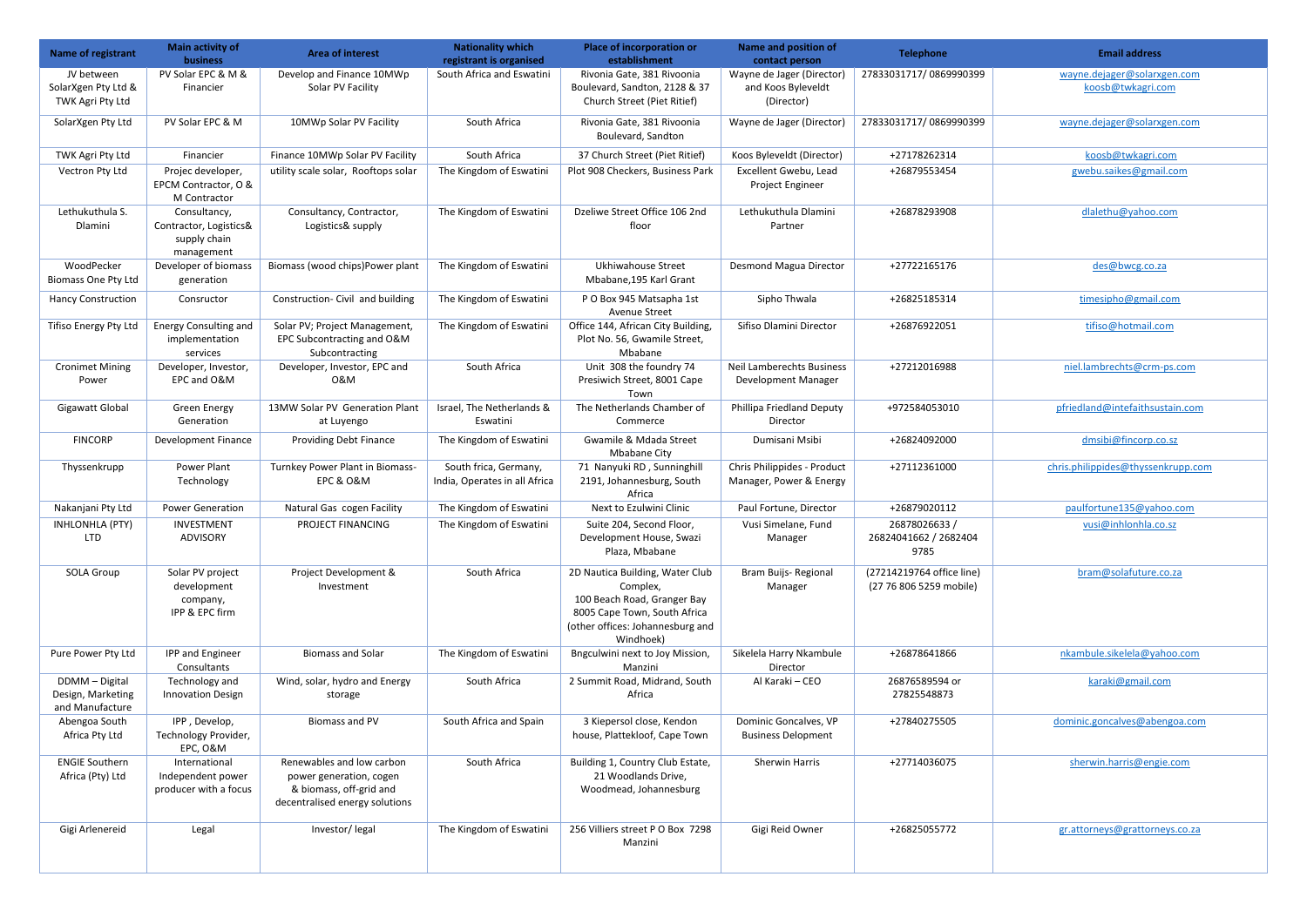|                                         | <b>business</b>                                                     |                                                                                                     | registrant is organised | establishment                                                                                                | contact person                                                                | <b>Telephone</b>               | <b>Email address</b>         |
|-----------------------------------------|---------------------------------------------------------------------|-----------------------------------------------------------------------------------------------------|-------------------------|--------------------------------------------------------------------------------------------------------------|-------------------------------------------------------------------------------|--------------------------------|------------------------------|
| <b>Ecsponent Holdings</b>               | Holding                                                             | Solar PV                                                                                            | The Kingdom of Eswatini | office No. 5A Valley View Centre<br>Corner Plaza, Ezulwini                                                   | Mlungisi Lukhele CEO                                                          | +26824171615                   | mlungisi@ecsponent.com       |
| TRINASOLAR ISBU                         | <b>SOLAR PROJECT</b><br>DEVELOPER, EPC<br>/O&M contractor           | Project development/ EPC                                                                            | Spain                   | Trina Solar (Spain) Systems<br>SLUAvenida de Manoteras, 32,<br>2. 28050 Madrid (Spain) VAT No:<br>B-67022160 | <b>ARNAUD GOUET</b><br><b>BUSINESSS DEVELOPMENT</b><br><b>DIRECTOR AFRICA</b> | +33685082005                   | Arnaud.gouet@Trinasolar.com  |
| <b>Unisol Energy</b><br>Systems Pty Ltd | <b>Energy Consultation</b><br>and Generation                        | <b>Solar Power Generation</b>                                                                       | The Kingdom of Eswatini | Plot N0. 242 Matsapha                                                                                        | <b>Bhavin Pabari</b>                                                          | +26876020011                   | info@unifoods.co.sz          |
| Takhiwo Project<br>Advisors Pty Ltd     | Project Finance<br>Advisory                                         | Transaction Advisory and Debt<br>raising                                                            | South Africa            | office 206B 2nd floor, Finance<br>House Bruma Lake office Park<br>Johannesburg                               | Ndumiso Z Bhembe<br>Director                                                  | 27116151243 or<br>27843543082  | ndumiso@tprojectadvisors.com |
| SLG pty Ltd                             |                                                                     |                                                                                                     | Eswatini/ Germany       | Matsapha Near Prison                                                                                         | George Henwood CEO                                                            | 25188722/3 or 76020397         | george@sgl.co.sz             |
| Gridbow Swaziland                       | Operations and                                                      | Engineering, Procurement and                                                                        | The Kingdom of Eswatini | 31 Wessels Road Rivonia                                                                                      | Jabu Chabala Chief                                                            | +27787009755                   | gridbow@gmail.com            |
| Consortium                              | Maintenance                                                         | Construction                                                                                        |                         | Sandton                                                                                                      | <b>Operations Officer</b>                                                     |                                |                              |
| Forethought<br>Eswatini Pty Ltd         | IPP                                                                 | <b>IPP</b>                                                                                          | The Kingdom of Eswatini | Suite no. 13 Sheffield road, Apex<br>house Mbabane                                                           | Jabulani Mnamba<br><b>Managing Director</b>                                   | +26879044559                   | ayardssd@gmail.com           |
| Mbikwa Entreprises                      | Consruction<br>Engineering                                          | <b>Green Energy</b>                                                                                 | South Africa            | 119 Knights Bridge Estate, 38<br>James Herbet Road Pinetown<br><b>KZN</b>                                    | Samuel Zikhali Director                                                       | +27748819683                   | samuel.zikhali646@gmail.com  |
| <b>Afrotim Construction</b>             | Buiding & Civil works                                               | <b>EPC Contractor</b>                                                                               | The Kingdom of Eswatini | P O Box 2332 Mbabane                                                                                         | <b>Isaac Magagula Managing</b><br>Director                                    | +26876060033                   | isaacn@afrotim.co.sz         |
| <b>GBA Swaziland Pty</b><br>Ltd         | Solar Farm Developer<br>and IPP                                     | SPV Company                                                                                         | The Kingdom of Eswatini | Corner Plaza                                                                                                 | <b>Brian CEO</b>                                                              | +27788797354                   | info@gbaswaziland.com        |
| Simply Swazi Pty Ltd                    | Renewable Energy<br>Installations,<br>management &<br>Maintenance   | Developer, EPC Contractor, O &<br>M contractor                                                      | The Kingdom of Eswatini | M19 Mganu Avenue Tabankulu                                                                                   | Marius Uys Director                                                           | 26876028093 or<br>268235021969 | marius@simplyyswazi.co.sz    |
| <b>Dimension Partners</b><br>Pty Ltd    | Project Finance                                                     | Developer, Investor, Financier                                                                      | The Kingdom of Eswatini | Suit 101, New Mall Mbabane                                                                                   | Willem Jonker, Director                                                       | +26879454479                   | jonker@dimensionafrica.com   |
| Sikhune Electrical                      | <b>Electrcial Contractor</b>                                        | Electrical installation                                                                             | The Kingdom of Eswatini | Plot no. 290, Umdoni Avenue                                                                                  | Neliswa Dlamini                                                               | +26825185530                   | neliswadmk@gmail.com         |
| M26 Technologies<br>Pty Ltd             | builder and contractor                                              | <b>EPC Contractor</b>                                                                               | The Kingdom of Eswatini | Plot 411 Mbovane Street,<br>Mbabane                                                                          | Mduduzi Dlamini Director                                                      | 26824049654 or<br>26876026210  | mduduzi@m26technologies.com  |
| <b>CNIM</b>                             | FPC and O&M<br><b>Biomass Power Plant</b>                           | EPC and O&M Biomass Power<br>Plant                                                                  | France                  | 35 rue Bassano 75008 Paris<br>France                                                                         | David Rouillaux, Sales &<br><b>Development Manager-</b><br><b>Biomass</b>     | +3374869692                    | david.rouillaux@cnim.com     |
| <b>Eswatini Holdings</b>                | <b>Energy and Mining</b>                                            | <b>EPC and BOT</b>                                                                                  | The Kingdom of Eswatini | 146 Sheffield Road Mbabane<br>and 224 Orion Ave, Monument<br>Prk, Pretoria                                   | Carrim Amod, CEO                                                              | 0827755404 or 0123462088       | carrim@energy4africa.co.za   |
| Thekwane Holdings                       | Construction<br><b>Engineering Service &amp;</b><br>logistics       | Green Energy and Distribution                                                                       | South Africa            | Iomkiri Zone 4 Mbabane                                                                                       | Paula Zikhali Director                                                        | 26878293908 or<br>0762857443   | paula@thekwaneholdings.com   |
| Pro-En Technologies,<br>Ltd             | <b>Engineer Consulting,</b><br>Project Development,<br>Construction | Engineer consulting for 10-90 mw<br>of Solar Pv, Carport, solar farm,<br>solar rooftop, and Biomass | Thai/Thailand           | 122/7 soi Naksuwan, Nonsee<br>Road, Kwang Chong Nonsee,<br>Yannawa, Bangkok 10120<br>Thailand                | Jak Chamikorn Director                                                        | +66818015588                   | jak.chamikorn@hotmail.com    |
| Optic Energy Pty Ltd                    | IPP and Infrastructure<br>development                               | <b>IPP</b>                                                                                          | The Kingdom of Eswatini | Old Mbabane- Matsapha Road<br>Bethany Area                                                                   | <b>Edgar Dlamini Managing</b><br>Director                                     | +26876776996                   | opticenergy.sd@gmail.com     |
| Grupo Cobra South<br>Africa             | Developer, EPC and<br>0&M                                           | Project Development (wind, CSP,<br>Hydro, Biomass                                                   | South Africa            | 15 Alice Lane, 9th Floor, Sandton<br>Johannesburg 2196                                                       | Jonny Khalo Business<br>Development Manager                                   | 27103300060 or<br>27765203321  | jonny.khalo@grupocobra.com   |
| Solarcare Eswatini<br>Pty Ltd           | <b>Solar Solutions</b>                                              | Development and Installation of<br>Solar Plant                                                      | The Kingdom of Eswatini | Ngwane & Masalekhandleni<br>Street Estel House, 1st floor,<br>Manzini                                        | Fire Ngwenya, Director                                                        | +26825054988                   | george@solarcare.co.za       |
| Samvee Electrical<br>Services           | Eelectrical, Solar<br>Energy                                        | Developers, Contractors                                                                             | The Kingdom of Eswatini | Office 25, Enguleni Building,<br>Manzini                                                                     | Samkeliso Vilakati Director                                                   | +26879337711                   | samvee.electrical@gmail.com  |
| <b>DNJ Investments</b><br>(Pty) Ltd     | Electrical, solar<br>energy, HVAC                                   | <b>EPC Contractor and developer</b>                                                                 | The Kingdom of Eswatini | Alidas Acade Shop NO. 5,<br>Mancishane Street Manzini                                                        | Nicholas Dlamini Director                                                     | 26825054117 or<br>26876119417  | dnjinvestments47@gmail.com   |
| The Biggest Group                       | <b>Consulting Engineers</b>                                         | Solar, Biomass, Consulting                                                                          | The Kingdom of Eswatini | Malanga House, Manzini                                                                                       | Abel Dube Director                                                            | +26879116763                   | abeldube2018@gmail.com       |